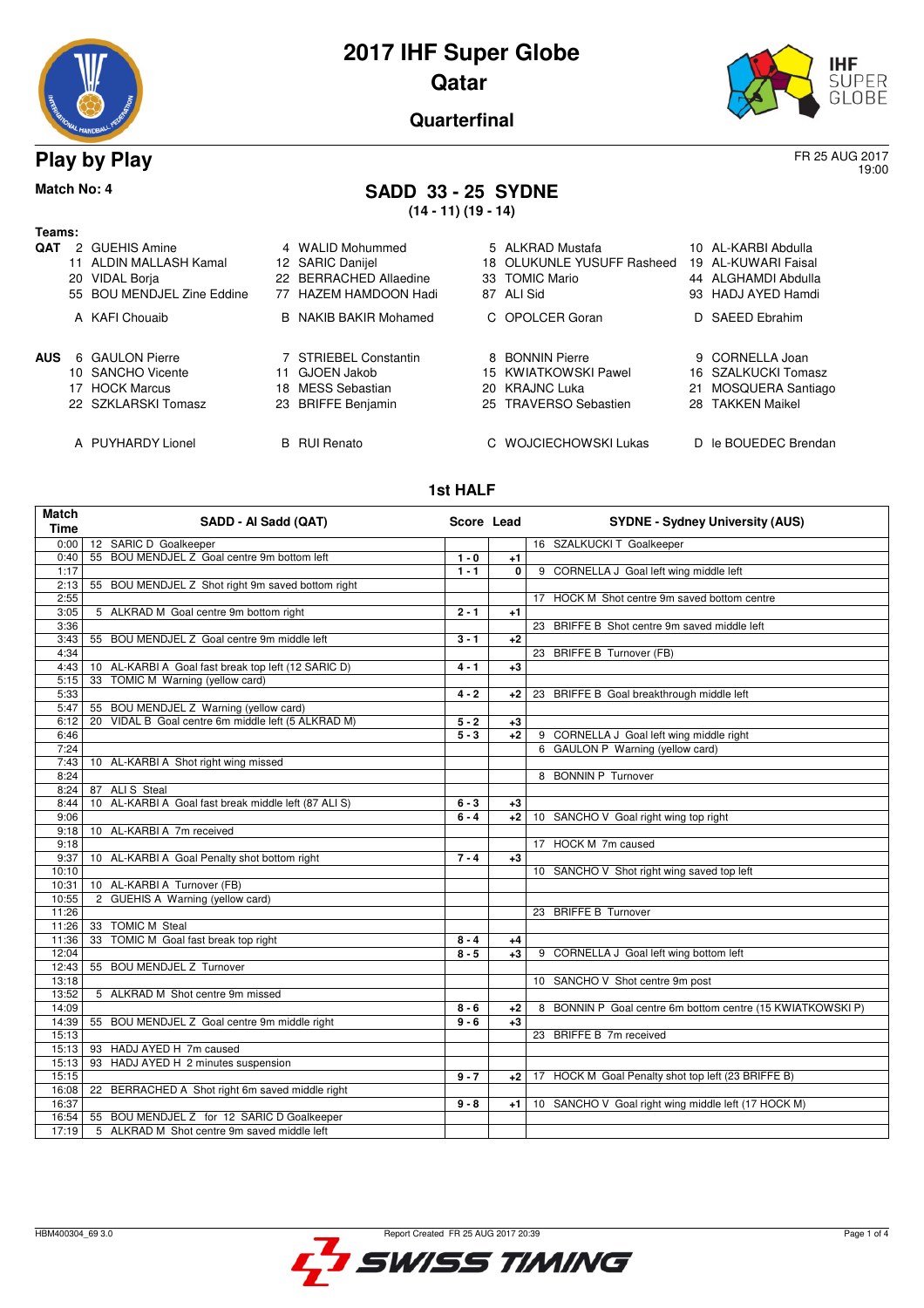



### **Quarterfinal**

19:00

# **SADD 33 - 25 SYDNE**

**(14 - 11) (19 - 14)**

**1st HALF**

| <b>Match</b><br><b>Time</b> | SADD - Al Sadd (QAT)                                           | Score Lead |      | <b>SYDNE - Sydney University (AUS)</b>         |
|-----------------------------|----------------------------------------------------------------|------------|------|------------------------------------------------|
| 17:34                       |                                                                |            |      | 10 SANCHO V 7m caused                          |
| 17:38                       | 33 TOMIC M 7m received                                         |            |      |                                                |
| 17:38                       | 12 SARIC D for 55 BOU MENDJEL Z Goalkeeper                     |            |      |                                                |
| 17:57                       | 10 AL-KARBI A Goal Penalty shot bottom centre                  | $10 - 8$   | $+2$ |                                                |
| 18:37                       |                                                                |            |      | 23 BRIFFE B Shot right 9m saved middle left    |
| 18:48                       | 2 GUEHIS A Shot fast break saved middle right                  |            |      |                                                |
| 19:28                       |                                                                |            |      | 17 HOCK M Turnover                             |
| 20:13                       | 87 ALIS Shot left 9m missed                                    |            |      |                                                |
| 20:25                       |                                                                |            |      | HOCK M Shot centre 9m saved middle right<br>17 |
| 20:41                       | 2 GUEHIS A Goal left 9m middle right                           | $11 - 8$   | $+3$ |                                                |
| 21:06                       |                                                                | $11 - 9$   | $+2$ | 23 BRIFFE B Goal centre 9m top left            |
| 21:48                       | 22 BERRACHED A Shot centre 6m saved middle right               |            |      |                                                |
| 22:41                       |                                                                |            |      | 8 BONNIN P Shot left wing saved middle left    |
| 22:51                       | 93 HADJ AYED H Shot left wing saved middle left                |            |      |                                                |
| 23:39                       |                                                                | $11 - 10$  | $+1$ | 17 HOCK M Goal left 9m top left                |
| 24:09                       | 55 BOU MENDJEL Z 7m received                                   |            |      |                                                |
| 24:31                       |                                                                |            |      | 21 MOSQUERA S for 16 SZALKUCKI T Goalkeeper    |
| 24:31                       |                                                                |            |      | 28 TAKKEN M for 17 HOCK M Goalkeeper           |
| 24:09                       |                                                                |            |      | 21 MOSQUERA S 7m caused                        |
| 24:09                       |                                                                |            |      | 21 MOSQUERA S Warning (yellow card)            |
| 24:49                       |                                                                |            |      | 16 SZALKUCKI T for 28 TAKKEN M Goalkeeper      |
| 24:44                       | 10 AL-KARBI A Goal Penalty shot bottom left (55 BOU MENDJEL Z) | $12 - 10$  | $+2$ |                                                |
| 25:18                       |                                                                |            |      | MOSQUERA S Technical Fault<br>21               |
| 25:26                       | 11 ALDIN MALLASH K Goal fast break top right                   | $13 - 10$  | $+3$ |                                                |
| 25:59                       |                                                                | $13 - 11$  | $+2$ | 15 KWIATKOWSKI P Goal left 9m top left         |
| 26:04                       | 33 TOMIC M 7m received                                         |            |      |                                                |
| 26:04                       |                                                                |            |      | 6 GAULON P 7m caused                           |
| 26:04                       |                                                                |            |      | 6 GAULON P 2 minutes suspension                |
| 26:04                       |                                                                |            |      | 28 TAKKEN M for 16 SZALKUCKI T Goalkeeper      |
| 26:04                       | 10 AL-KARBI A Penalty shot missed                              |            |      |                                                |
| 26:45                       |                                                                |            |      | 16 SZALKUCKI T for 28 TAKKEN M Goalkeeper      |
| 26:47                       | 87 ALIS 2 minutes suspension                                   |            |      |                                                |
| 27:08                       |                                                                |            |      | 9 CORNELLA J Shot left wing saved top left     |
| 27:36                       | 55 BOU MENDJEL Z for 12 SARIC D Goalkeeper                     |            |      |                                                |
| 27:45                       | 55 BOU MENDJEL Z Shot centre 6m saved middle left              |            |      |                                                |
| 27:54                       | 12 SARIC D for 55 BOU MENDJEL Z Goalkeeper                     |            |      |                                                |
| 28:19                       |                                                                |            |      | 17 HOCK M Shot left 9m post                    |
| 28:24                       | 10 AL-KARBI A Goal right 6m bottom right (12 SARIC D)          | $14 - 11$  | $+3$ |                                                |
| 29:07                       |                                                                |            |      | 18 MESS S Technical Fault                      |
| 29:29                       | BOU MENDJEL Z Shot centre 6m saved middle left<br>55           |            |      |                                                |
| 29:58                       |                                                                |            |      | 9 CORNELLA J Shot left wing saved top left     |

#### **2nd HALF**

| <b>Match</b><br>Time | SADD - AI Sadd (QAT)                                                 | Score Lead |      | <b>SYDNE - Sydney University (AUS)</b>               |
|----------------------|----------------------------------------------------------------------|------------|------|------------------------------------------------------|
| 30:00                | 12 SARIC D Goalkeeper                                                |            |      | 16 SZALKUCKI T Goalkeeper                            |
| 30:35                |                                                                      |            |      | 15 KWIATKOWSKI P Shot left 9m saved middle right     |
| 31:14                | BOU MENDJEL Z Goal breakthrough bottom left<br>55                    | $15 - 11$  | +4   |                                                      |
| 31:27                |                                                                      |            |      | BONNIN P Shot centre 6m saved middle right<br>8      |
| 31:38                | 2 GUEHIS A Goal centre 6m bottom right (11 ALDIN MALLASH K)          | $16 - 11$  | $+5$ |                                                      |
| 32:08                |                                                                      | $16 - 12$  | $+4$ | 23<br>BRIFFE B Goal centre 9m top left               |
| 32:50                | AL-KARBI A Shot right wing post<br>10 <sup>1</sup>                   |            |      |                                                      |
| 33:00                |                                                                      | $16 - 13$  | $+3$ | BONNIN P Goal centre 6m middle left (17 HOCK M)<br>8 |
| 33:47                | TOMIC M Shot centre 6m saved middle left<br>33                       |            |      |                                                      |
| 34:02                | BOU MENDJEL Z Goal centre 9m middle right (11 ALDIN MALLASH K)<br>55 | $17 - 13$  | $+4$ |                                                      |
| 34:33                |                                                                      | $17 - 14$  | $+3$ | 15 KWIATKOWSKI P Goal breakthrough top left          |
| 35:17                |                                                                      |            |      | BONNIN P 2 minutes suspension<br>8                   |
| 35:34                | 87<br>ALIS Shot left wing post                                       |            |      |                                                      |
| 35:40                | AL-KARBI A Goal right wing top right<br>10 <sup>1</sup>              | $18 - 14$  | $+4$ |                                                      |
| 36:12                |                                                                      |            |      | <b>HOCK M Technical Fault</b><br>17                  |
| 36:24                | AL-KARBI A 7m received<br>$10^{-1}$                                  |            |      |                                                      |

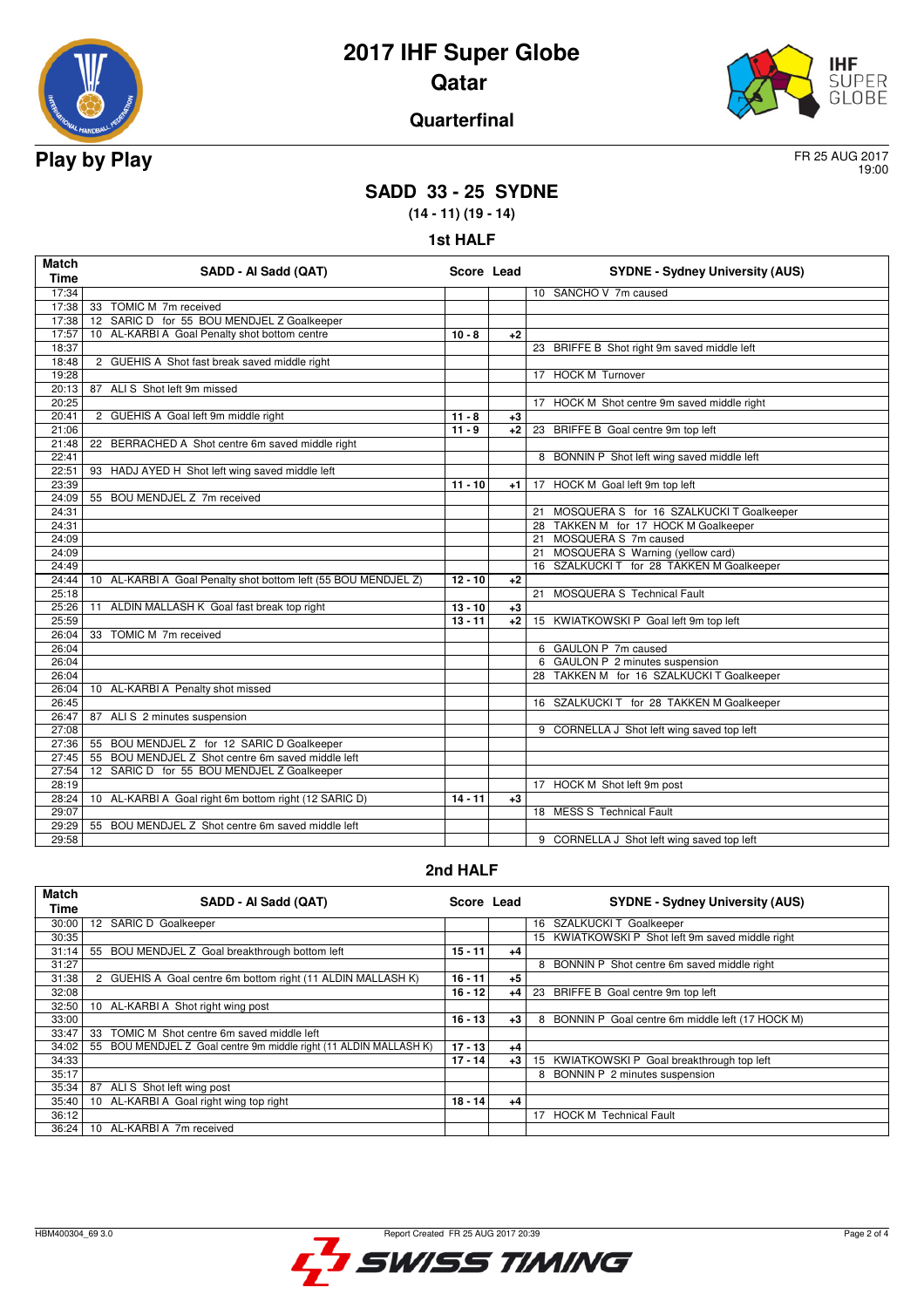



#### **Quarterfinal**

19:00

### **SADD 33 - 25 SYDNE**

**(14 - 11) (19 - 14)**

| Match<br>Time  | SADD - Al Sadd (QAT)                                                    | Score Lead             |            | <b>SYDNE - Sydney University (AUS)</b>                      |
|----------------|-------------------------------------------------------------------------|------------------------|------------|-------------------------------------------------------------|
| 36:24          |                                                                         |                        |            | 20 KRAJNC L 7m caused                                       |
| 36:24          |                                                                         |                        |            | 20 KRAJNC L 2 minutes suspension                            |
| 36:24          | 77 HAZEM HAMDOON H Goal Penalty shot top left (10 AL-KARBI A)           | $19 - 14$              | $+5$       |                                                             |
| 37:08          |                                                                         |                        |            | 17 HOCK M Shot right 9m saved middle right                  |
| 37:19          | 77 HAZEM HAMDOON H Goal right 6m middle right (55 BOU MENDJEL Z)        | $20 - 14$              | $+6$       |                                                             |
| 38:25          |                                                                         |                        |            | 23 BRIFFE B Shot right 9m missed                            |
| 38:34          | 11 ALDIN MALLASH K Shot centre 9m saved bottom right                    |                        |            |                                                             |
| 39:09          | 2 GUEHIS A 2 minutes suspension                                         |                        |            |                                                             |
| 39:25          |                                                                         | $20 - 15$              | +5         | GJOEN J Goal right wing bottom right (23 BRIFFE B)<br>11    |
| 40:05          | 33 TOMIC M Goal centre 6m top centre (77 HAZEM HAMDOON H)               | $21 - 15$              | $+6$       |                                                             |
| 40:05          |                                                                         |                        |            | 6 GAULON P 2 minutes suspension                             |
| 40:33          |                                                                         |                        |            | 15 KWIATKOWSKI P Turnover                                   |
| 41:03          | 22 BERRACHED A Shot right wing missed                                   |                        |            |                                                             |
| 41:42          | 87 ALIS 2 minutes suspension                                            |                        |            |                                                             |
| 42:16<br>42:56 | 33 TOMIC M Goal centre 6m middle right                                  | $21 - 16$<br>$22 - 16$ | +5<br>$+6$ | 23<br>BRIFFE B Goal centre 9m bottom right                  |
| 43:10          |                                                                         | $22 - 17$              | $+5$       | 23 BRIFFE B Goal breakthrough bottom left                   |
| 43:46          | 22 BERRACHED A Goal left 6m top right (55 BOU MENDJEL Z)                | $23 - 17$              | $+6$       |                                                             |
| 43:46          | B NAKIB BAKIR M Warning (yellow card) bench punishment                  |                        |            |                                                             |
| 44:13          |                                                                         |                        |            | 28<br>TAKKEN M for 16 SZALKUCKI T Goalkeeper                |
| 44:18          |                                                                         | $23 - 18$              | $+5$       | BONNIN P Goal centre 6m bottom left (23 BRIFFE B)<br>8      |
| 44:44          | 5 ALKRAD M Shot centre 9m blocked                                       |                        |            |                                                             |
| 45:29          |                                                                         |                        |            | 22 SZKLARSKI T Shot centre 9m post                          |
| 45:32          | 93 HADJ AYED H Goal fast break middle right                             | $24 - 18$              | +6         |                                                             |
| 46:09          |                                                                         |                        |            | 18 MESS S 7m received                                       |
| 46:09          | TOMIC M 7m caused<br>33                                                 |                        |            |                                                             |
| 46:09          | TOMIC M 2 minutes suspension<br>33                                      |                        |            |                                                             |
| 46:20          |                                                                         | $24 - 19$              | +5         | 17 HOCK M Goal Penalty shot middle left (18 MESS S)         |
| 46:51          | 2 GUEHIS A Goal centre 9m bottom right                                  | $25 - 19$              | $+6$       |                                                             |
| 46:52          |                                                                         |                        |            | 8 BONNIN P 2 minutes suspension<br>23 BRIFFE B Turnover     |
| 47:36<br>47:36 | 2 GUEHIS A Steal                                                        |                        |            |                                                             |
| 47:49          | 22 BERRACHED A Goal fast break middle left                              | $26 - 19$              | $+7$       |                                                             |
| 48:17          |                                                                         |                        |            | 17 HOCK M Shot centre 9m saved middle right                 |
| 48:17          | 22 BERRACHED A Shot right wing saved middle right                       |                        |            |                                                             |
| 49:00          | 18 OLUKUNLE YUSUFF R for 12 SARIC D Goalkeeper                          |                        |            |                                                             |
| 48:55          |                                                                         |                        |            | 15 KWIATKOWSKI P 7m received                                |
| 48:55          | 93 HADJ AYED H 7m caused                                                |                        |            |                                                             |
| 49:10          |                                                                         | $26 - 20$              | +6         | 17 HOCK M Goal Penalty shot bottom right (15 KWIATKOWSKI P) |
| 49:47          | ALDIN MALLASH K Goal breakthrough middle right<br>11                    | $\overline{27} - 20$   | $+7$       |                                                             |
| 50:18          |                                                                         | $27 - 21$              | $+6$       | 23 BRIFFE B Goal centre 9m middle right (17 HOCK M)         |
| 50:55          | 5 ALKRAD M Goal right 6m middle left (11 ALDIN MALLASH K)               | $28 - 21$              | $+7$       |                                                             |
| 51:09          |                                                                         |                        |            | 17 HOCK M Shot right 6m saved top right                     |
| 51:45          | 11 ALDIN MALLASH K Turnover                                             |                        |            |                                                             |
| 51:50<br>52:05 | 22 BERRACHED A 2 minutes suspension                                     | $28 - 22$              | $+6$       | 8 BONNIN P Goal fast break middle right (23 BRIFFE B)       |
| 52:27          | 44 ALGHAMDI A Goal centre 6m middle left (11 ALDIN MALLASH K)           | $29 - 22$              | $+7$       |                                                             |
| 52:37          |                                                                         | $29 - 23$              | +6         | 8 BONNIN P Goal centre 6m middle right (23 BRIFFE B)        |
|                | 53:46   44 ALGHAMDI A Shot centre 6m saved middle right                 |                        |            |                                                             |
| 53:55          |                                                                         |                        |            | 11 GJOEN J Shot fast break saved middle right               |
| 54:13          | 5 ALKRAD M Goal right 6m middle right (11 ALDIN MALLASH K)              | $30 - 23$              | $+7$       |                                                             |
| 54:29          |                                                                         | $30 - 24$              | +6         | 6 GAULON P Goal right 6m middle right (23 BRIFFE B)         |
| 54:53          | 5 ALKRAD M Turnover                                                     |                        |            |                                                             |
| 55:03          |                                                                         |                        |            | 8 BONNIN P Technical Fault                                  |
| 55:54          | ALDIN MALLASH K Shot left 6m missed<br>11                               |                        |            |                                                             |
| 56:05          |                                                                         |                        |            | <b>HOCK M Turnover</b><br>17                                |
| 56:41          |                                                                         |                        |            | BONNIN P 2 minutes suspension<br>8                          |
| 56:53          | 44 ALGHAMDI A Goal centre 6m middle right (77 HAZEM HAMDOON H)          | $31 - 24$              | $+7$       |                                                             |
| 57:25          |                                                                         | $31 - 25$              | +6         | BRIFFE B Goal breakthrough bottom left<br>23                |
| 57:49          | HAZEM HAMDOON H Shot centre 9m saved middle left<br>77                  |                        |            |                                                             |
| 58:17          |                                                                         |                        |            | HOCK M Turnover<br>17                                       |
| 58:17<br>58:29 | 5 ALKRAD M Steal<br>4 WALID M Goal fast break bottom right (5 ALKRAD M) | $32 - 25$              | $+7$       |                                                             |
|                |                                                                         |                        |            |                                                             |